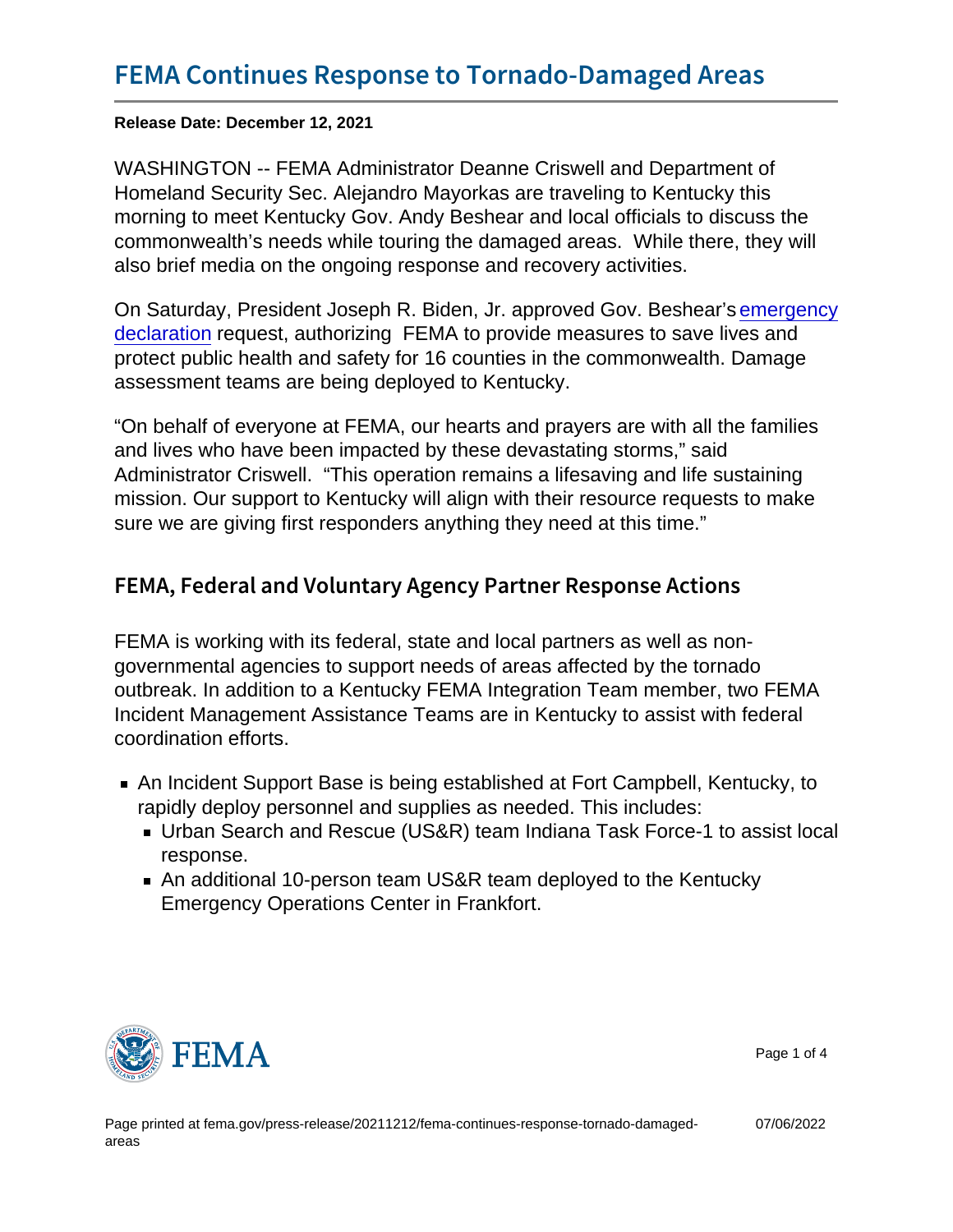- Fifty-two generators, 30,000 meals, 45,000 liters of water, cots, blankets, infant toddler kits and medical equipment and supplies.
- U.S. Army Corps of Engineers temporary power and planning and response teams are on alert.
- A Mobile Emergency Response Support has deployed to Kentucky, which includes two Mobile Emergency Operations Vehicles with emergency communications capabilities for federal resources, if needed.
- Additional staging teams and damage assessment staff are being mobilized and prepared to deploy if needed to any of the affected areas.
- Eleven shelters are open in Kentucky. Three are open in Tennessee.
- FEMA is in contact with state emergency management officials as tornado damage reports come in from Arkansas, Illinois, Kentucky, Missouri and Tennessee.

## Staying Safe During Clean Up

Following any emergency, always follow the instructions given by state, local or tribal emergency management officials. Follow these tips to stay safe after a tornado:

- Stay out of the area if possible. Emergency workers may be assisting people or cleaning up debris. You can help them by staying off the roads and out of the way.
- **Enter areas that have sustained damaged on lafter your local officials have** said it is safe to do so. Always follow the direction of your local officials.
- If you suspect any damage to your home, shut off the electrical power, natural gas and propane tanks to avoid fire, electrocution or explosions, if you know how to do so safely.
- Do not touch downed power lines or any objects that are in contact with downed lines. If you see a downed power line or other electrical hazard, report it to the police and the utility company.
	- If you see frayed wiring or sparks, or if there is an odor of something burning, you should immediately shut off the electrical system at the main circuit breaker if you have not done so already.
	- If you smell gas or suspect a leak, turn off the main gas valve, open all windows and leave the house immediately. Notify the gas company, the



Page 2 of 4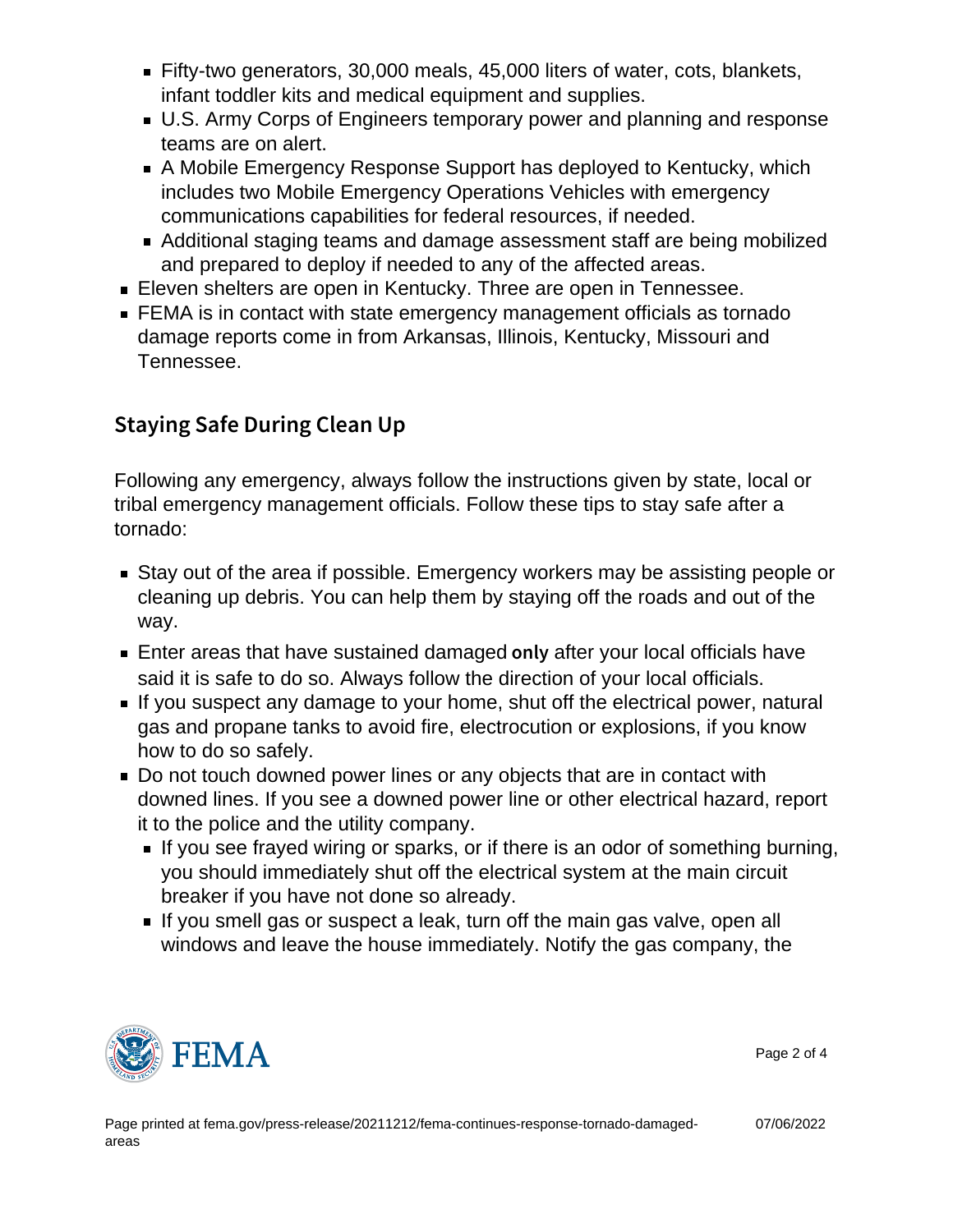police or fire departments, or State Fire Marshal's office. Do not turn on the lights, light matches, smoke or do anything that could cause a spark. Do not return to your house until your local officials say it is safe to do so.

Be careful when cleaning up. Wear protective clothing, including a long-sleeved shirt, long pants, work gloves and sturdy thick-soled shoes. Do not try to remove heavy debris by yourself. Use an appropriate mask if cleaning mold or other debris. People with asthma and other lung conditions and/or immune suppression should not enter buildings with indoor water leaks or mold growth that can be seen or smelled.

## Avoid Carbon Monoxide Poisoning

If you lost power, avoid carbon monoxide poisoning and fires.

- Use a generator safely! Never use a generator inside a home, basement, shed or garage even if doors and windows are open. Keep generators far away from windows, doors and vents that could allow carbon monoxide to come indoors.
- Grills, camp stoves or other gasoline, propane, natural gas or charcoal burning devices should never be used inside a home, garage, basement, crawlspace or any partially enclosed area. These should only be used outdoors and at least 20 feet away from windows.
- Never use a gas stovetop or oven to heat your home.
- For additional safety tips before, during or after a tornado visit [Ready.gov/tornadoes.](https://www.ready.gov/tornadoes)

## How to Help

After a disaster, people want to help. To make the most of your contributions, it's important to follow guidelines for donating and volunteering responsibly.

- To help survivors in Kentucky, you can donate to the Team Western Kentucky Tornado Relief Fund at<http://TeamWKYReliefFund.ky.gov>.
- **Financial contributions to [recognized disaster relief organizations](https://www.nvoad.org/howtohelp/donate/) are the** fastest, most flexible and most effective method of donating. Organizations on the ground know what items and quantities are needed, often buy in bulk with discounts and, if possible, purchase through businesses local to the disaster, which supports economic recovery.



Page 3 of 4